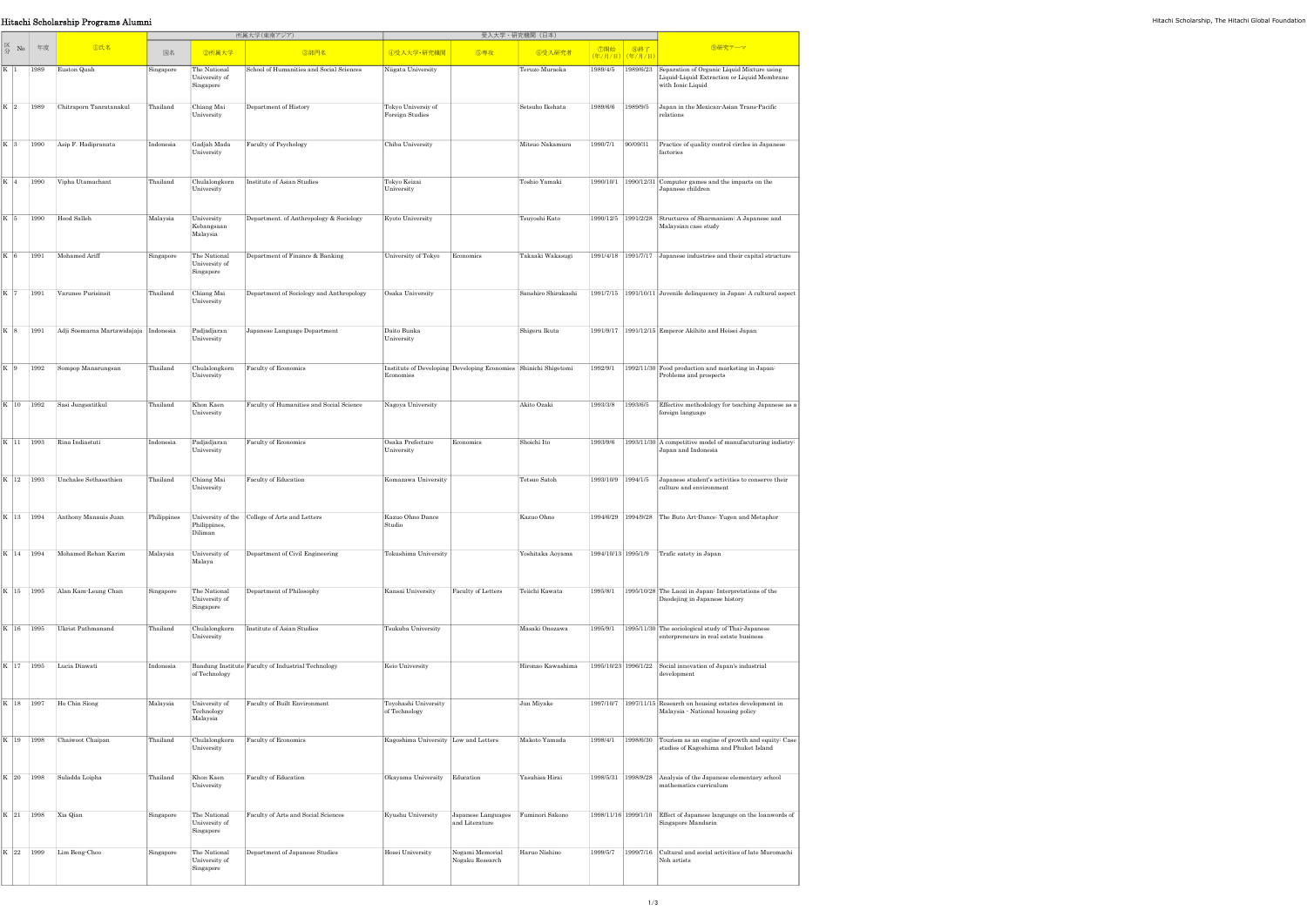|  |                                                                        | Hitachi Scholarship Programs Alumni             |             |                                            |                                                                                    |                                                         |                                                     |                   |  |                                                 |                                                                                                                               |
|--|------------------------------------------------------------------------|-------------------------------------------------|-------------|--------------------------------------------|------------------------------------------------------------------------------------|---------------------------------------------------------|-----------------------------------------------------|-------------------|--|-------------------------------------------------|-------------------------------------------------------------------------------------------------------------------------------|
|  |                                                                        |                                                 |             |                                            | 所属大学(東南アジア)                                                                        | 受入大学・研究機関(日本)                                           |                                                     |                   |  |                                                 |                                                                                                                               |
|  | $\begin{array}{c c}\n\hline\n\mathbb{K} & \mathbb{N}\n\end{array}$ # # | ①氏名                                             | 国名          | ②所属大学                                      | 3部門名                                                                               | 4受入大学·研究機関                                              | 6専攻                                                 | 6受入研究者            |  | │ ⑦開始 │ ⑧終了 │<br><mark>(年/月/日)</mark> (年/月/日) │ | 9研究テーマ                                                                                                                        |
|  |                                                                        | K 23 2000 Thawachai Jittrapanun                 | Thailand    | University                                 | Chulalongkorn Faculty of Economics                                                 | Saitama University Economics                            |                                                     | Michihiro Kaiyama |  |                                                 | 2000/5/27 2000/8/25 The establishing of Thailand futures exchange:<br>Lessons from Japanese experiences                       |
|  |                                                                        | K 24 2000 Alan Kam-Leung Chan                   | Singapore   | The National<br>University of<br>Singapore | Department of Philosophy                                                           | Kyoto University                                        | Research in<br>Humanities                           | Kunio Mugitani    |  |                                                 | $2001/3/1$ 2001/5/29 Japanese contribution to the study of Taoist<br>philosophy                                               |
|  |                                                                        | K 25 2001 Leng Leng Thang                       | Singapore   | The National<br>University of<br>Singapore | Department of Japanese Studies                                                     | Waseda University                                       | Human Sciences                                      | Haruo Sagaza      |  |                                                 | 2001/5/28 2001/6/23 Intergenerational programming and policies in<br>Japan                                                    |
|  |                                                                        | K 26 2002 Re Iswary Lawand                      | Indonesia   | University of<br>Indonesia                 | Department of Library and Information Science Tohoku University                    |                                                         |                                                     | Iwayumi Suzuki    |  |                                                 | $2002/8/22$ 2002/11/19 Jinja in the working place (company)                                                                   |
|  |                                                                        | K 27 2003 Junhai Guo                            | Singapore   | The National<br>University of<br>Singapore | Center for Language Studies                                                        | Tsukuba University                                      | Literature and<br>Linguistics                       | Yoshiki Tsuboi    |  |                                                 | 2003/6/3 2003/8/11 Japanese language teaching in Singapore under<br>the Japanese occupation                                   |
|  |                                                                        | K 28 2004 Bambang Wibawarta                     | Indonesia   | University of<br>Indonesia                 | Faculty of Humanities                                                              | Tohoku University                                       | Literature                                          | Nobuhiro Sato     |  |                                                 | $\vert 2004/6/11 \vert 2004/9/8 \vert$ Role of writers during the restoration period:<br>Modernization of Japan and Indonesia |
|  |                                                                        | K 29 2004 Benjang Jaisai                        | Thailand    | Chiang Mai<br>University                   | Faculty of Humanities                                                              | Meisei University                                       | Human and Social<br>Science                         | Ichiro Watado     |  |                                                 | $2004/9/15$ 2004/11/30 Role of regional community's institutions towards<br>regional management activities                    |
|  |                                                                        | K 30 2006 Thitipol Kanteewong                   | Thailand    | Chiang Mai<br>University                   | Department of Thai Art                                                             | Osaka Prefecture<br>University                          | Asian Culture and<br>Urbanisim                      | Shin Nakagawa     |  |                                                 | 2007/1/10 2007/4/10 Conservation of traditional Asian music in the<br>21st century                                            |
|  |                                                                        | K 31 2006 Simon Andrew Avenell                  | Singapore   | The National<br>University of<br>Singapore | Department of Japanese Studies                                                     | International<br>Christian University                   | LIbearal Arts                                       | M. Willian Steele |  | 2006/12/1 2007/3/1                              | Citizen activism and civil society in postwar<br>Japan                                                                        |
|  |                                                                        | K 32 2007 Poon Khwansuwan                       | Thailand    | Institute of<br>Technology<br>Ladkrabang   | King Mongkut's Department of Architecture                                          | Tsukuba University                                      | World Heritage<br>Studies                           | Hidetoshi Saito   |  |                                                 | 2007/7/1 2007/9/30 Cultural heritage conservation in Japan                                                                    |
|  |                                                                        | K 33 2009 Uraiwan Pitimaneeyakul                | Thailand    | Institute of<br>Technology<br>Ladkrabang   | King Mongkut's Faculty of Architecture                                             | Okinawa Prefectural Arts & Design<br>University of Arts |                                                     | Misa Ogura        |  | 2009/7/8 2009/8/7                               | Natural fiber paper making: Banana fiber and<br>Sugarcane                                                                     |
|  |                                                                        | K 34 2010 Khontaporn Meerman                    | Thailand    | Chiang Mai<br>University                   | Thai Art Department,<br>Faculty of Fine Arts                                       | Tokyo University of Crafts<br>the Arts                  |                                                     | Fumio Shimada     |  | 2010/10/13 2010/12/8 Ceramics                   |                                                                                                                               |
|  | K 35 2010 Herliana                                                     |                                                 | Indonesia   | Gadjah Mada<br>University                  | Civil Prosedure Law Department<br>Faculty of Law                                   | Gakushuin University Law                                |                                                     | Yoshiro Kusano    |  | 2010/11/7 2010/12/8 Law                         |                                                                                                                               |
|  |                                                                        | K 36 2011 Thanyawat Rattanasak                  | Thailand    | Chiang Mai<br>University                   | Faculty of Political Science and Public<br>Administration                          | Osaka City University International                     | Relations and Asian<br>Politics                     | Fumio Nagai       |  |                                                 | 2011/10/3 2011/12/16 Policy Governing Elderly Welfare and Elderly<br>Welfare Administration                                   |
|  |                                                                        | K 37 2011 Terdsak Tachakitkachorn               | Thailand    | Chulalongkorn<br>University                | Faculty of Architecture                                                            | Kyoto Institute of<br>Technology                        | Architecture and<br>Design                          | Susumu Hyuga      |  |                                                 | 2011/9/29 2011/10/31 Architecture (Operation process of Denken<br>system)                                                     |
|  |                                                                        | $K$ 38 2011 Andy Omara                          | Indonesia   | Gadjah Mada<br>University                  | Faculty of Law                                                                     | Nagoya University                                       | International<br>Development                        | Yuzuru Shimada    |  |                                                 | 2012/1/22 2012/3/9 Law (Japanese Judical Review System)                                                                       |
|  |                                                                        | K 39 2011 Raphaella Dewantari Dwianto Indonesia |             | University of<br>Indonesia                 | Sociology & Director of International Office                                       | Tohoku University                                       | Arts and Letters                                    | Yoahimichi Sato   |  |                                                 | 2011/12/2 2012/1/1 Urban community in care provision (Jidokan)                                                                |
|  |                                                                        | $\overline{K}$ 40 2011   Aryana Satrya          | Indonesia   | University of<br>Indonesia                 | Department of Management,<br>Faculty of Economics and Business                     | Kyoto University                                        | Center for Southeast Kosuke Mizuno<br>Asian Studies |                   |  |                                                 | 2011/11/21 2012/1/21 Assessing Effective Union Strategy in Asia                                                               |
|  |                                                                        | K 41 2012 Asra Virgianita                       | Indonesia   | University of<br>Indonesia                 | Department of International Relations,<br>Faculty of Social and Political Sciences | The University of<br>Tokyo                              | Social Science                                      | Keisuke Nakamura  |  |                                                 | 2012/10/15 2012/12/15 Social Science                                                                                          |
|  |                                                                        | K 42 2012 Sarawut Jakpeng                       | Thailand    | Khon Kaen<br>University                    | Demonstration School,<br>Faculty of Education                                      | University of Tsukuba   International                   | Cooperation                                         | Masami Isoda      |  |                                                 | 2012/9/1 2012/11/30 Mathematics and Informatics Education                                                                     |
|  | K 43 2013                                                              | Liwa Pardthaisong Chaipanich Thailand           |             | Chiang Mai<br>University                   | Department of Geography,<br>Faculty of Sciences                                    | Komazawa University Geography                           |                                                     | Tetsuo Satoh      |  |                                                 | 2014/3/1 2014/4/30 Geography                                                                                                  |
|  | K 44 2013                                                              | Jeanette Linsangan Yasol-<br>Naval              | Philippines | Philippines,<br>Diliman                    | University of the Department of Philosophy,<br>Faculty of Philosophy               | Kobe University                                         | Humanities                                          | Nobuo Kazashi     |  |                                                 | 2013/9/5 2013/12/5 Contemporary Philosophy/<br>Modern Japanese Ideas                                                          |